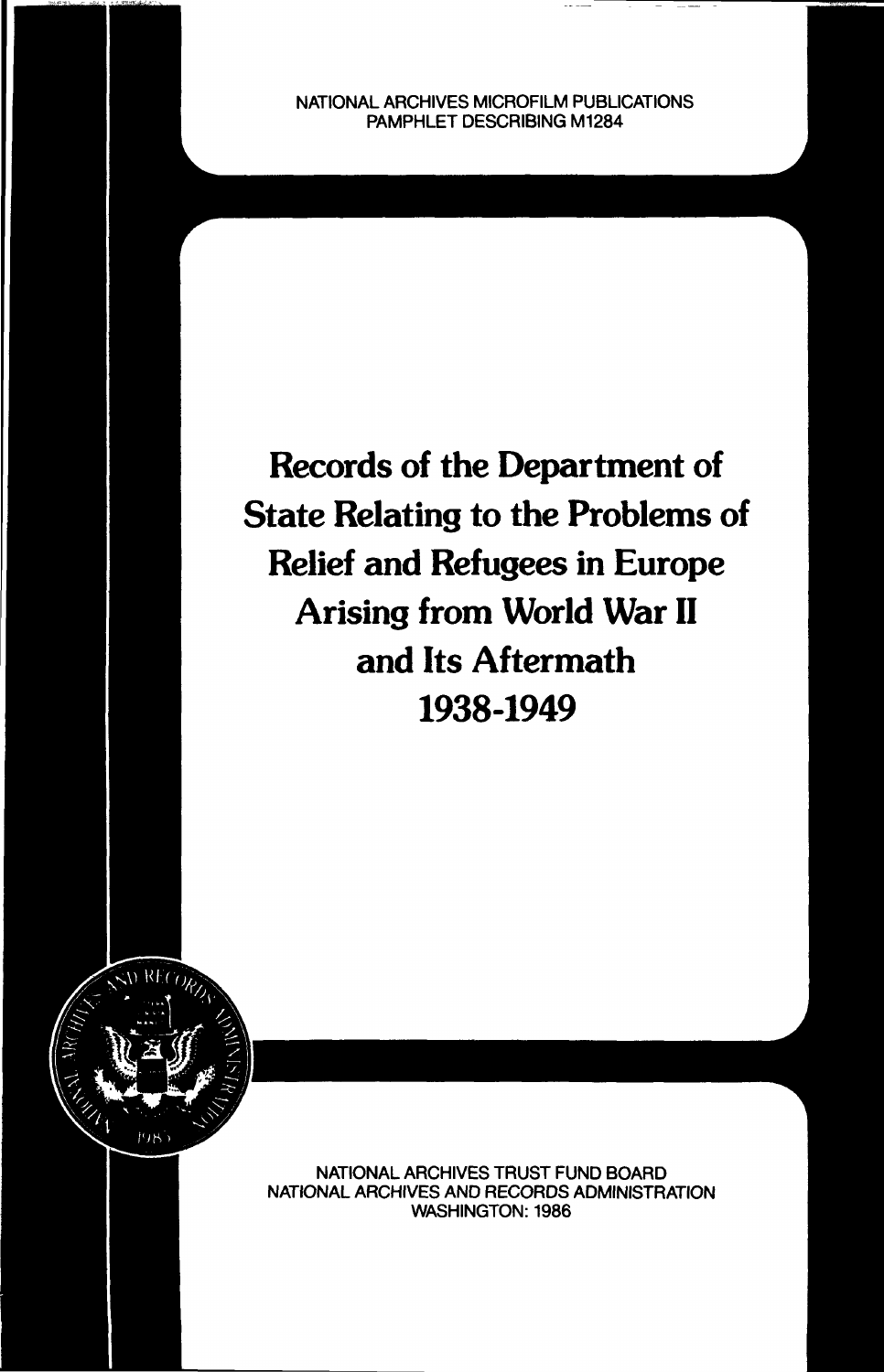The records reproduced in the microfilm publication

 $\overline{\phantom{a}}$ 

are from

General Records of the Department of State

Record Group 59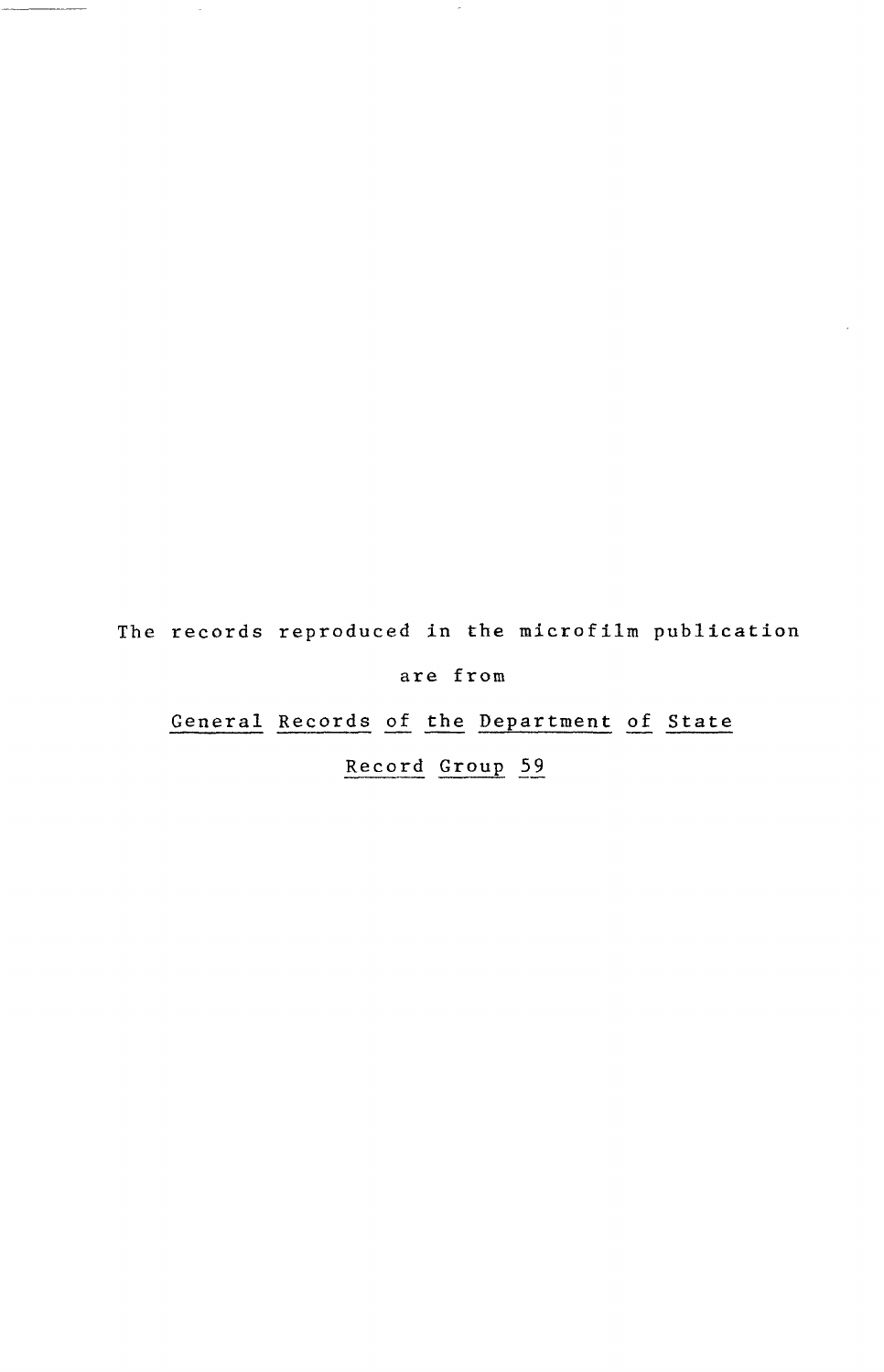## RECORDS OF THE DEPARTMENT OF STATE RELATING TO THE PROBLEMS OF RELIEF AND REFUGEES IN EUROPE ARISING FROM WORLD WAR II AND ITS AFTERMATH 1938-1949

The 70 rolls of this microfilm publication reproduce State Department decimal files 840.48 and 840.48 Refugees and are part of the General Records of the Department of State (Record Group 59). These records relate to tvo difficult problems facing the United States from  $1938$  to  $1949:$  (1) how to handle relief measures in a Europe in the throes of political conflict and war and  $(2)$  how to deal with refugees displaced by persecution and fighting and unable to return home in the war's aftermath. The State Department's interest and involvement with relief efforts began before the outbreak of war in Europe in September 1939 and continued after the war ended in May 1945.

Rolls  $1-18$  (decimal file  $840.48$ ) constitute State Department records documenting the general problem of calamities, disasters, and relief activities in Europe. Major topics covered in this file include State Department assistance to the American Red Cross in shipping drugs, medical supplies and equipment, and other relief supplies to Europe; wartime relief efforts for the civilians of occupied countries; postwar relief activities of the Office of Foreign Relief and Rehabilitation Operations, the President's War Relief Control Board, the United Nations Relief and Rehabilitation Administration (UNRRA), and C.A.R.E. (Cooperative for American Remittances to Europe, Inc.); former President Herbert Hoover's visit to Europe and Asia in March and April 1946 as chairman of the President's Famine Committee; and overall relief aspects of European reconstruction, better known as the Marshall Plan.

Rolls 19-70 (decimal file 840.48 Refugees) deal with the problem of European refugees. The early part of the file contains material documenting U.S. concern for political and Jewish refugees in Germany and Austria before World War II. This concern led the United States to call for a conference to discuss the situation. The meeting, known formally as the Intergovernmental Meeting on Political Refugees, took place at Evian, France, from July 6 to 15, 1938. During the meeting the numerous participating countries decided to establish a continuing body, the Intergovernmental Committee for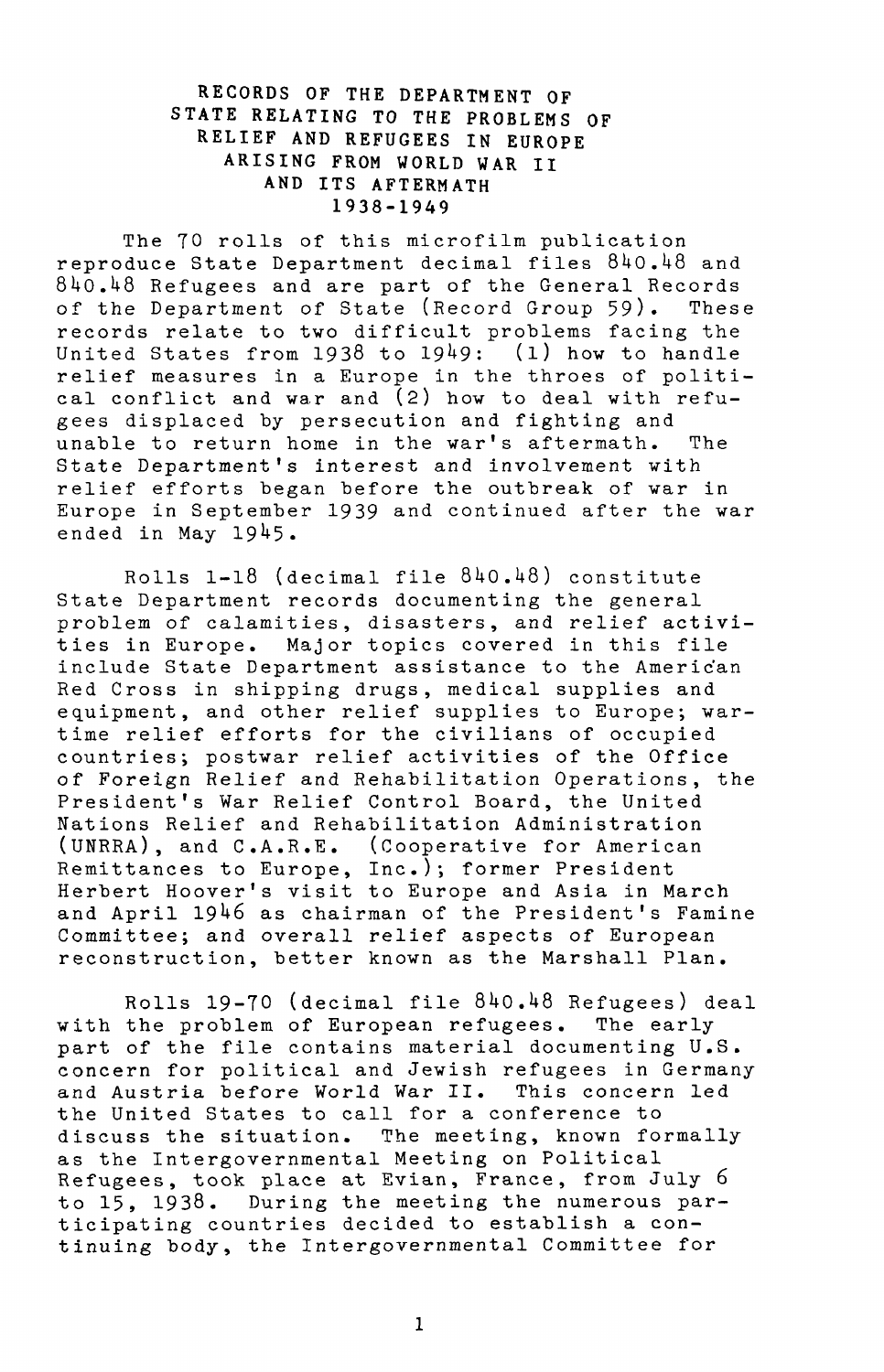Political Refugees, to be located in London. This file contains documentation on U.S. participation in the Intergovernmental Committee, and, beginning in September 1939, documents the problem of European refugees all over the world. File 8HO.H8 Refugees also contains materials documenting Department of State cooperation on the refugee problem with other agencies of the U.S. Government, other governments, and private organizations. For the period after the war, file 840.48 Refugees contains information on Displaced Persons (DP's) and refugees from communism in Eastern Europe. Special topics include the settling of Jewish refugees in Santo Domingo at the Sosua Settlement by the Dominican Republic Settlement Association  $(1940-45)$ ; the trip of Linton Wells through Angola (May-August 1939) to examine that area for possible settlement of refugees; the smuggling of refugees, particularly Jewish refugees, out of Europe to all parts of the world; illegal Jewish migration to Palestine; the establishment and liquidation of the Polish refugee camp at Santa Rosa, Mexico; reports on refugee camps in Kenya; the activities of the War Refugee Board, including its weekly reports of activities and news and the appointment of special War Refugee Board attaches to U.S. missions; the establishment of the Advisory Committee on Refugees and Displaced Persons at Allied Force Headquarters; the flight of Baltic refugees to Sweden in the face of Soviet annexation of their countries; the liquidation of the Emergency Refugee Shelter at Oswego, N.Y.; problems resulting from the forced removal of Germans from Poland and Czechoslovakia; postwar repatriation of refugees; and liquidation of the Intergovernmental Committee on Refugees (1947).

The records, consisting of unbound documents, are mostly instructions to and despatches, telegrams, and airgrams from diplomatic and consular officials. The despatches are often accompanied by enclosures. In addition to official exchanges between the Department of State and its field representatives, there are notes exchanged between the Department of State and foreign diplomatic and consular representatives in the United States, memorandums by officials of the Department, correspondence and memorandums exchanged with other agencies of the U.S. Government, and correspondence with private firms and persons.

The Lists of Documents, or "purport lists," for the records dated  $1938-44$  are available on rolls 387, 573, and 643 of National Archives Microfilm Publication M973, Purport Lists of the Department of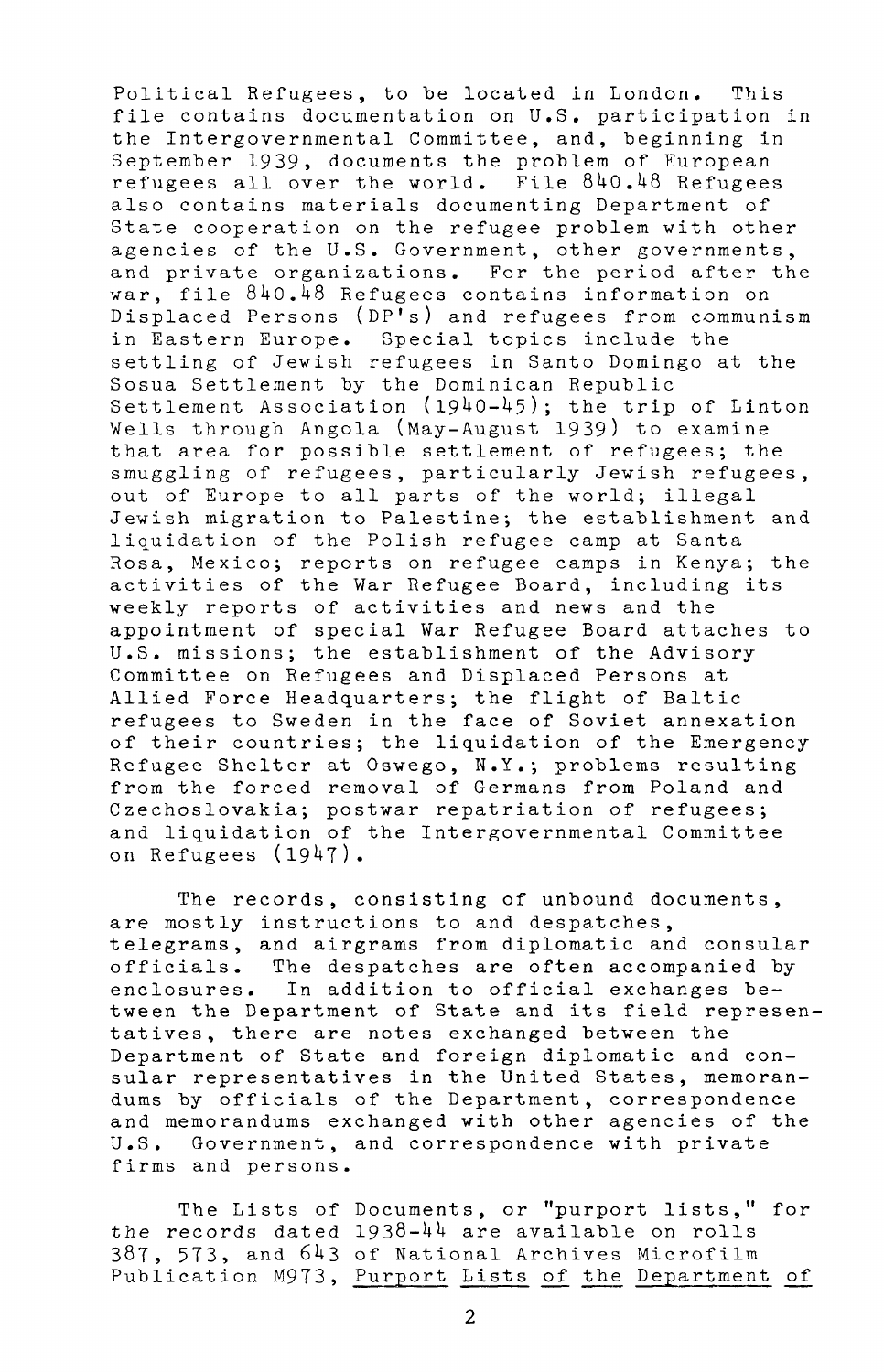State Decimal File,  $1910-1944$ . In June  $1944$ , the purport lists were replaced by a purport card index. Those lists and cards give brief abstracts of most of the documents reproduced in this publication and serve as a finding aid to the documents. The arrangement of the entries in the lists and cards corresponds generally to the arrangement of the documents in the file. The purport cards for records dated 1945-49 are not yet available on microfilm.

From 1910 to 1963 the Department of State used a decimal system for its central files, assembling and arranging individual documents according to subject and assigning decimal file numbers. The decimal file consists of nine primary classes numbered 0 through 8, each covering a broad subject area. The records reproduced in this publication are in Class 8, Internal Affairs of States. Each country, continent, or geographical area has been assigned a two-digit number; Europe was assigned number 40. At the time of the Evian Conference in 1938, the Records Branch of the State Department decided to index and place all refugee-related documents in file  $840.48$  Refugees as a subfile of file  $840.48$ (calamities and disasters in Europe).

These file numbers are followed by a slant mark(/). Numbers following the slant mark were assigned chronologically by date of receipt to individual documents as they were indexed; e.g. in decimal file number 840.48/3276, "3276" indicates the 3,276th document received. Documents that are not in chronological sequence are out of order because their numbers were assigned by the filing date rather than the date of receipt.

Starting in July 1944, the numbers after the slant mark reflect the date the record was created; e.g., a document dated November 20,  $1944$ , would be numbered /11-2044. Documents dated as early as 1939 but not indexed until after July 1,  $1944$ , were also assigned date numbers; e.g., a document dated May 5, 1939, would be indexed /5-539. In some instances documents have alphabetical or fractional suffixes, indicating that the documents were indexed years later.

The file contains documents that were security classified by the State Department and documents received from and classified by foreign governments or other Federal agencies. Documents that are still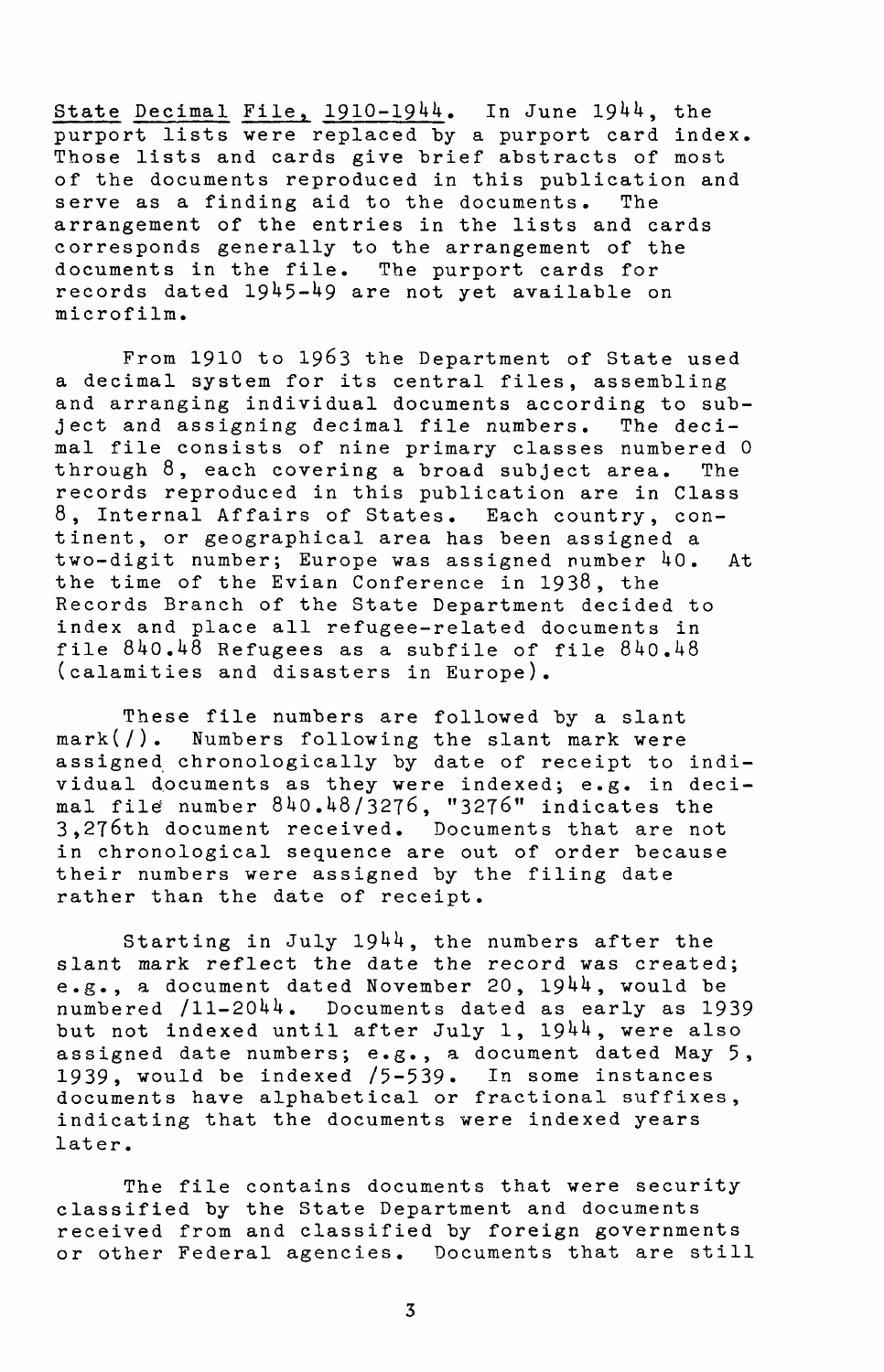classified are not available. The National Archives and Records Service does not have authority to make reproductions of classified documents available to researchers. Documents that remain classified were removed from the file and replaced by a withdrawal notice that identifies the document and indicates the reason for its removal. Some documents appearing in the Lists of Documents were missing from the files at the time they were transferred from the State Department; in some instances, chargeout cards are found in place of the missing documents. The chargeout cards and withdrawal notices were filmed where they appear.

Related Records

Other segments of the decimal file that may include information on the topics covered by the publication include the following:

| 740.00116EW     | Illegal and Inhumane Warfare  |
|-----------------|-------------------------------|
| $8***.4016$     | Race Problems                 |
| $8**.48$        | Calamities. Disasters         |
| 8**.48 Refugees | Refugees                      |
| 840.50 Recovery | European Recovery             |
|                 | (The Marshall Plan)           |
| 840.50 UNRRA    | United Nations Relief and     |
|                 | Rehabilitation Administration |
| 867n.01         | Government in Palestine       |

The \*\* should be replaced by the appropriate country number.

Other records of the Department of State in the National Archives that may contain related information are those files maintained by the different offices and officials of the Department, referred to by the State Department as "Lot Files." Among those most likely to include related documentation are: Intelligence Reports, 1941-61; Records of the Office of the Assistant Secretary and Undersecretary of State - Dean Acheson, 1941-50; Records of the Policy Planning Staff, 1947-53; Records of the State-War-Navy Coordinating Committee and its successor, the State-Army-Navy-Air Force Coordinating Committee, 1944-49; Records of Harley A. Notter, 1939-45; Records of World War II and Postwar Conferences, 1943-45; Records of the Central European Division,  $1944-47$ ; and Records of the Personal Representative of the President (Myron C. Taylor) to Pope Pius XII, 1942-50.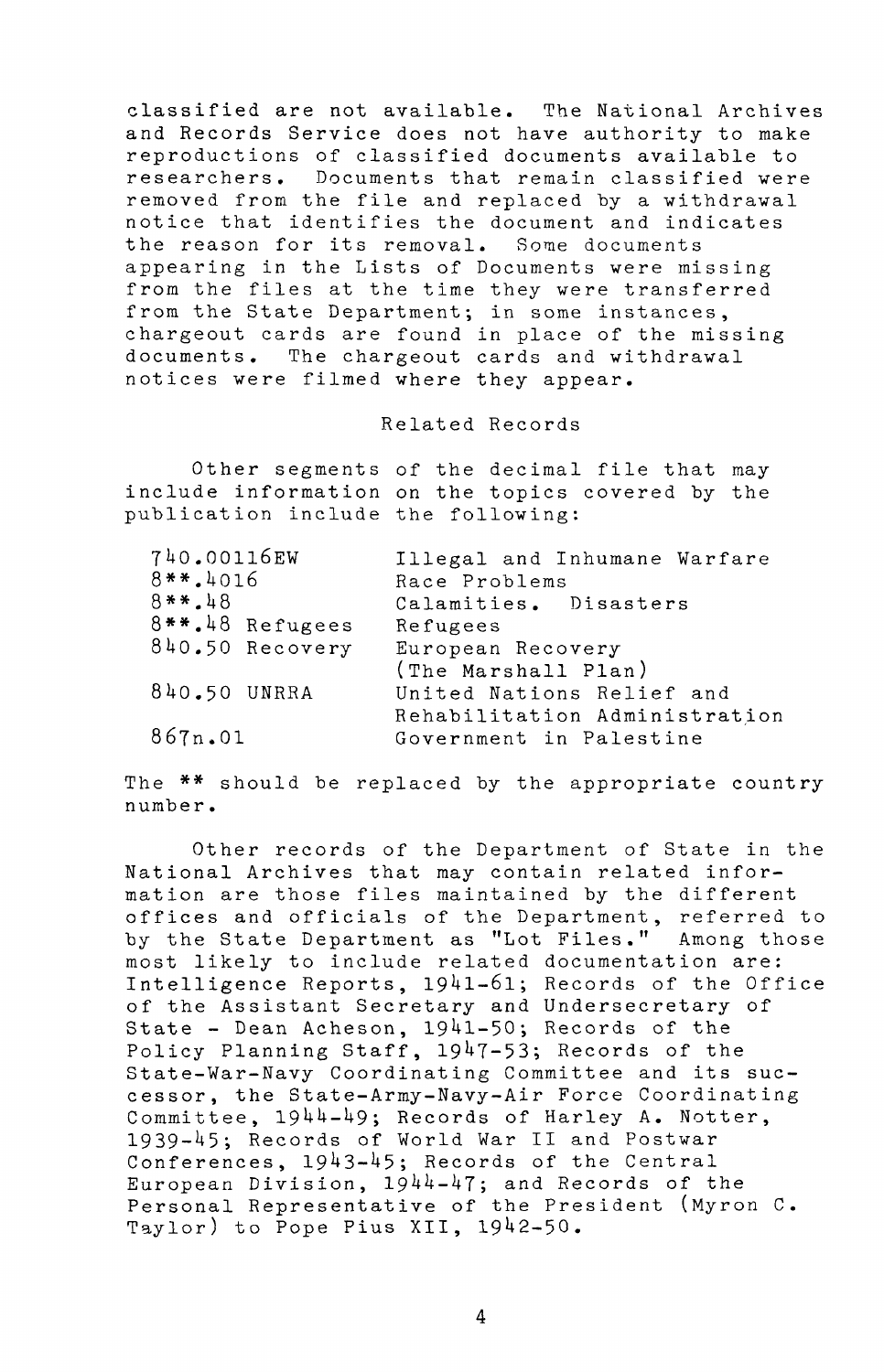Documents relating to relief and refugees may also appear in Record Group  $84$ , Records of the Foreign Service Posts of the Department of State. In addition to documents that will not be found in the decimal file, the records of diplomatic and consular posts may also contain copies of enclosures to despatches that are missing from the central files and are not available on this microfilm publication. Record Group 84 includes materials on the Polish refugee camp at Santa Rosa, Mexico. Additional material on the problems of relief and refugees can be found in the Franklin D. Roosevelt Library, Hyde Park, N.Y., and the Harry S Truman Library, Independence, Mo.

David A. Langbart wrote this introduction and arranged the records for filming.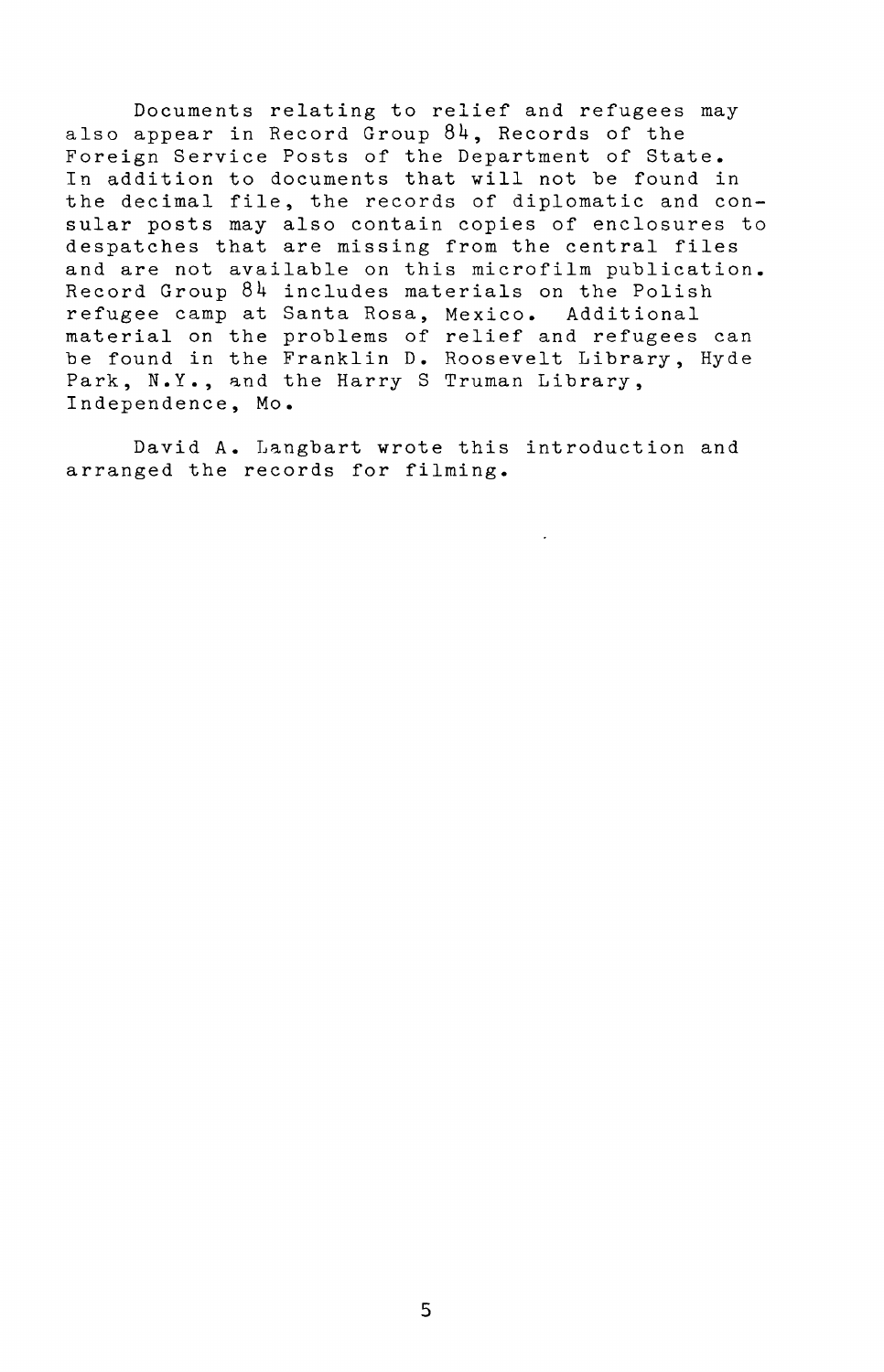## Roll File

## Inclusive Dates

| $\mathbf{1}$<br>$\overline{c}$<br>3<br>4<br>5<br>6<br>7<br>8<br>9<br>10<br>11<br>12<br>13 | 840.48/2943-3148<br>840.48/3149-3399<br>840.48/3400-3669<br>840.48/3670-3987<br>840.48/3988-4399<br>840.48/4400-4799C<br>840.48/4800-5071<br>840.48/5072-5342I<br>840.48/5343-5649<br>840.48/5650-5899<br>840.48/5900-61490<br>840.48/6150-6369<br>$840.48/6370 - 12-3044$ |
|-------------------------------------------------------------------------------------------|----------------------------------------------------------------------------------------------------------------------------------------------------------------------------------------------------------------------------------------------------------------------------|
| 14<br>15                                                                                  | 840.48/1-145<br>840.48/8-145<br>- 7-3145<br>- 4-546                                                                                                                                                                                                                        |
| 16                                                                                        | 840.48/4-646<br>12-3146                                                                                                                                                                                                                                                    |
| 17                                                                                        | 840.48/1-147                                                                                                                                                                                                                                                               |
| 18                                                                                        | 12-3147<br>840.48/1-148<br>12-3149                                                                                                                                                                                                                                         |
| 19                                                                                        | 840.48 Refugees/A-390                                                                                                                                                                                                                                                      |
| 20                                                                                        | 840.48 Refugees/<br>391-586                                                                                                                                                                                                                                                |
| 21                                                                                        | 840.48 Refugees/<br>587-799                                                                                                                                                                                                                                                |
| 22                                                                                        | 840.48 Refugees/                                                                                                                                                                                                                                                           |
| 23                                                                                        | 800-1049<br>840.48 Refugees/<br>1050-1300                                                                                                                                                                                                                                  |
| 54                                                                                        |                                                                                                                                                                                                                                                                            |
|                                                                                           | 840.48 Refugees/<br>1301-1526                                                                                                                                                                                                                                              |
| 25                                                                                        | 840.48 Refugees/<br>1527-1811                                                                                                                                                                                                                                              |
| 26                                                                                        | 840.48 Refugees/<br>1812-2032A                                                                                                                                                                                                                                             |
| 27                                                                                        | 840.48 Refugees/                                                                                                                                                                                                                                                           |
| 28                                                                                        | 2033-2099<br>840.48 Refugees/<br>2100-2299                                                                                                                                                                                                                                 |
| 29                                                                                        | 840.48 Refugees/<br>2300-2549                                                                                                                                                                                                                                              |
| 30                                                                                        | 840.48 Refugees/                                                                                                                                                                                                                                                           |
| 31                                                                                        | 2550-2750<br>840.48 Refugees/<br>2751-2944                                                                                                                                                                                                                                 |
|                                                                                           |                                                                                                                                                                                                                                                                            |

| Mar. $1938 - Dec.$<br>Jan.-Mar. 1940                                                                                                                                                                               | 1939 |
|--------------------------------------------------------------------------------------------------------------------------------------------------------------------------------------------------------------------|------|
| Jan.-Mar. 1940<br>Feb.-May 1940<br>May-July 1940<br>July-Nov. 1940<br>Oct. 1940-Mar. 1941<br>Feb.-Aug. 1941<br>Aug. 1941-Jan. 1942<br>Jan.-July 1942<br>Dec. 1942-May 1943<br>May 1943-Jan. 1944<br>Jan.-June 1944 |      |
|                                                                                                                                                                                                                    |      |
|                                                                                                                                                                                                                    | 1941 |
|                                                                                                                                                                                                                    |      |
|                                                                                                                                                                                                                    | 1942 |
|                                                                                                                                                                                                                    |      |
|                                                                                                                                                                                                                    |      |
|                                                                                                                                                                                                                    |      |
| Jan.-June 1944                                                                                                                                                                                                     |      |
| Sept. 1941-Dec. 1944                                                                                                                                                                                               |      |
| Jan.-July 1945<br>Aug. 1945-May 1946                                                                                                                                                                               |      |
|                                                                                                                                                                                                                    |      |
| May-Dec. 1946                                                                                                                                                                                                      |      |
| Jan.-Dec. 1947                                                                                                                                                                                                     |      |
|                                                                                                                                                                                                                    |      |
| Jan. 1948-Dec. 1949                                                                                                                                                                                                |      |
| Mar.-June 1938                                                                                                                                                                                                     |      |
| June-July 1938                                                                                                                                                                                                     |      |
| July-Oct. 1938                                                                                                                                                                                                     |      |
| Oct.-Dec. 1938                                                                                                                                                                                                     |      |
| Nov. 1938-Jan. 1939                                                                                                                                                                                                |      |
| Jan.-Mar. 1939                                                                                                                                                                                                     |      |
| Mar.-Aug. 1939                                                                                                                                                                                                     |      |
| Aug.-Dec. 1939                                                                                                                                                                                                     |      |
| Jan.-Mar. 1940                                                                                                                                                                                                     |      |
| Mar.-Nov. 1940                                                                                                                                                                                                     |      |
| Oct. 1940-Apr. 1941                                                                                                                                                                                                |      |
| Apr.-Nov. 1941                                                                                                                                                                                                     |      |
| Nov. 1941-Apr. 1942                                                                                                                                                                                                |      |
|                                                                                                                                                                                                                    |      |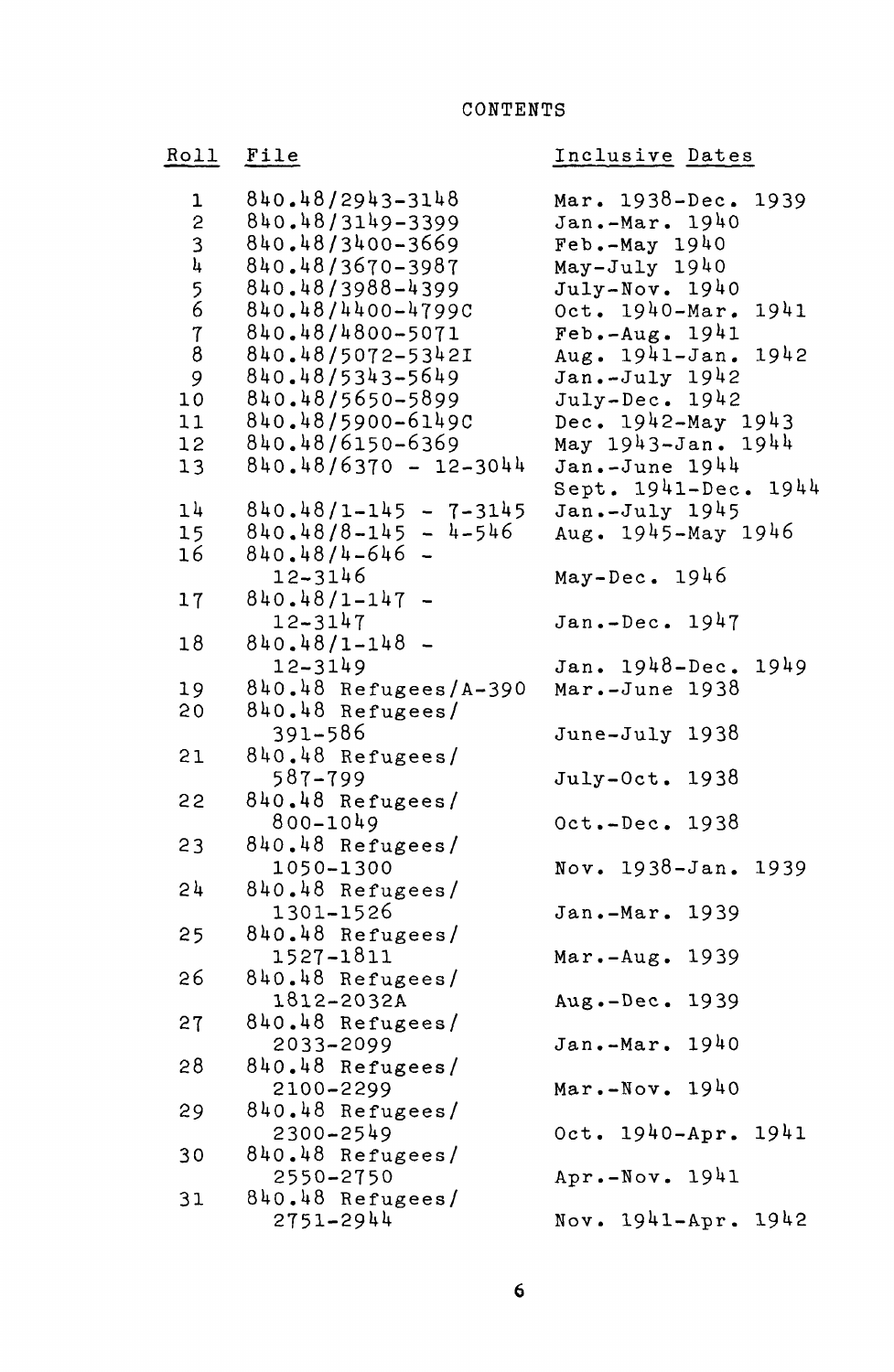| Ro11 | File                                        | Inclusive Date     |
|------|---------------------------------------------|--------------------|
| 32   | 840.48 Refugees/<br>2944A-3414              | Apr.-Nov. 1942     |
| 33   | 840.48 Refugees/                            |                    |
|      | 3415-3649                                   | $0ct. 1942 - Mar.$ |
| 34   | 840.48 Refugees/<br>3650-4008               | $Feb. - June 1943$ |
| 35   | 840.48 Refugees/                            |                    |
| 36   | 40081/2-4313<br>840.48 Refugees/            | June-Aug. $1943$   |
|      | 4314-4720                                   | Aug.-Oct. 1943     |
| 37   | 840.48 Refugees/<br>4721-4960               |                    |
| 38   | 840.48 Refugees/                            | Nov. 1943-Jan.     |
|      | 4961-5199                                   | Jan.-Feb. 1944     |
| 39   | 840.48 Refugees/<br>5200-5399               | $Feb.-Mar. 1944$   |
| 40   | 840.48 Refugees/                            |                    |
|      | 5400-5649                                   | Feb.-Apr. 1944     |
| 41   | 840.48 Refugees/<br>5650-5999F              | $Apr.-May 1944$    |
| 42   | 840.48 Refugees/                            |                    |
| 43   | 6000-6149<br>840.48 Refugees/               | May 1944           |
|      | 6150-6423                                   | Apr.-June 1944     |
| 44   | 840.48 Refugees/<br>$7 - 2440 - 6 - 2844$   |                    |
| 45   | 840.48 Refugees/                            | July 1940-June     |
|      | $6 - 2944 - 7 - 1444$                       | June-July 1944     |
| 46   | 840.48 Refugees/<br>$7 - 1544 - 7 - 2644$   | July 1944          |
| 47   | 840.48 Refugees/                            |                    |
| 48   | $7 - 2744 - 8 - 1144$<br>840.48 Refugees/   | $July-Aug. 1944$   |
|      | $8 - 1244 - 9 - 144$                        | Aug.-Sept. 194     |
| 49   | 840.48 Refugees/                            |                    |
| 50   | $9 - 244 - 9 - 1444$<br>840.48 Refugees/    | Sept. 1944         |
|      | $9 - 1544 - 10 - 1444$                      | Sept.-Oct. 194     |
| 51   | 840.48 Refugees/<br>$10 - 1644 - 11 - 1444$ |                    |
| 52   | 840.48 Refugees/                            | $Oct.-Nov. 1944$   |
|      | $11 - 1544 - 12 - 1344$                     | $Nov. - Dec. 1944$ |
| 53   | 840.48 Refugees/<br>$12 - 1444 - 12 - 3144$ | Dec. 1944          |
| 54   | 840.48 Refugees/                            |                    |
| 55   | $1 - 145 - 2 - 1245$<br>$840.48$ Refugees/  | 1945<br>Jan.-Feb.  |
|      | $2 - 1345 - 3 - 2445$                       | 1945<br>Feb.-Mar.  |
| 56   | 840.48 Refugees/<br>$3 - 2645 - 4 - 3045$   |                    |
|      |                                             | 1945<br>Mar.-Apr.  |

| Inclusive Dates         |      |  |
|-------------------------|------|--|
| Apr.-Nov. 1942          |      |  |
| Oct. $1942 - Mar. 1943$ |      |  |
| $Feb - June$ 1943       |      |  |
| June-Aug. 1943          |      |  |
| Aug.-Oct. 1943          |      |  |
| Nov. 1943-Jan. 1944     |      |  |
| Jan.-Feb. 1944          |      |  |
| Feb.-Mar. 1944          |      |  |
| Feb.-Apr. 1944          |      |  |
| Apr.-May 1944           |      |  |
| May 1944                |      |  |
| $Apr.-June 1944$        |      |  |
| July 1940-June 1944     |      |  |
| June-July 1944          |      |  |
| July 1944               |      |  |
| $July-Aug. 1944$        |      |  |
| Aug.-Sept. 1944         |      |  |
| Sept. 1944              |      |  |
| Sept.-Oct. 1944         |      |  |
| $Oct.-Nov. 1944$        |      |  |
| $Nov.-Dec. 1944$        |      |  |
| Dec. 1944               |      |  |
| Jan.-Feb. 1945          |      |  |
| Feb.-Mar.               | 1945 |  |

 $\overline{7}$